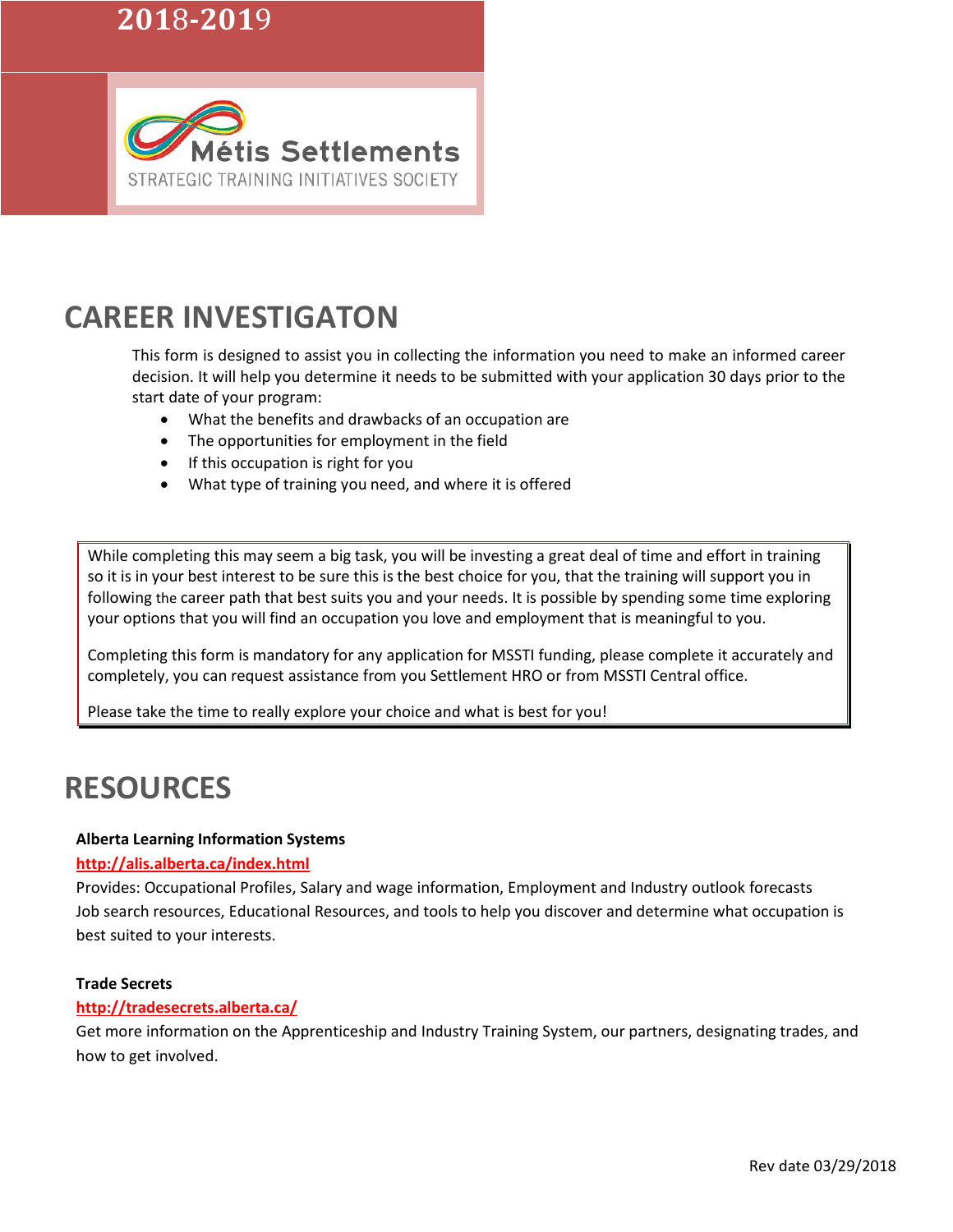

### **Personal Info**

GIVEN NAME And the state of the state of the state of the state of the state of the state of the state of the

MIDDLE NAME

### **General Research**

Resource required: Occupational profile and Alberta Wage survey (www.alis.gov.ab.ca)

- 1. What are some of the duties you will be required to perform in this occupation?
- 2. What are working conditions or environment you will be working in? (Indoors, outdoors, safety considerations etc.)?
- 3. What skills and characteristic are required in this occupation?
- 4. What locations would you find potential employment (rural, urban, camp etc.)?
- and family with the average annual salary? Yes  $\bigcirc$  No  $\bigcirc$ 6. What are the opportunities for advancement in this occupation?

7. List some related occupations?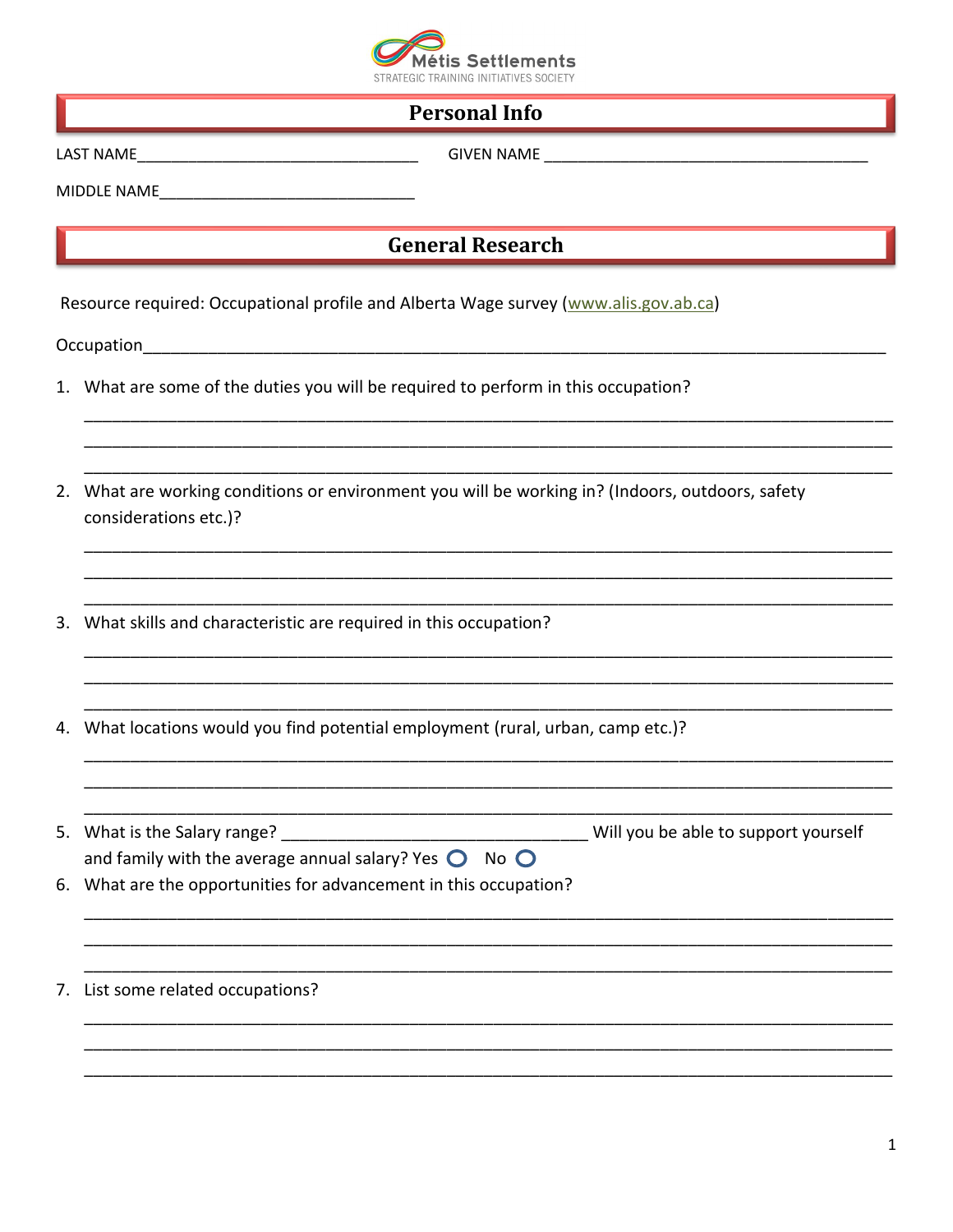

8. Name and discuss three drawbacks to this occupation and how they would affect your life and how you would overcome them

| <b>Personal Suitability</b> |  |  |  |  |  |
|-----------------------------|--|--|--|--|--|
|                             |  |  |  |  |  |
|                             |  |  |  |  |  |
| c.                          |  |  |  |  |  |
|                             |  |  |  |  |  |
|                             |  |  |  |  |  |
|                             |  |  |  |  |  |
| b.                          |  |  |  |  |  |
|                             |  |  |  |  |  |
|                             |  |  |  |  |  |
|                             |  |  |  |  |  |
| a.                          |  |  |  |  |  |

- 1. When looking at the occupational profile how well do your academic abilities, personal skills and interest compare to those required in this occupation?
- 2. What kind of previous experience or related experience in this occupation (including volunteer or related experience)?
- 3. Why do you feel this would be the right occupation for you?

4. Have you research other occupations? Please List: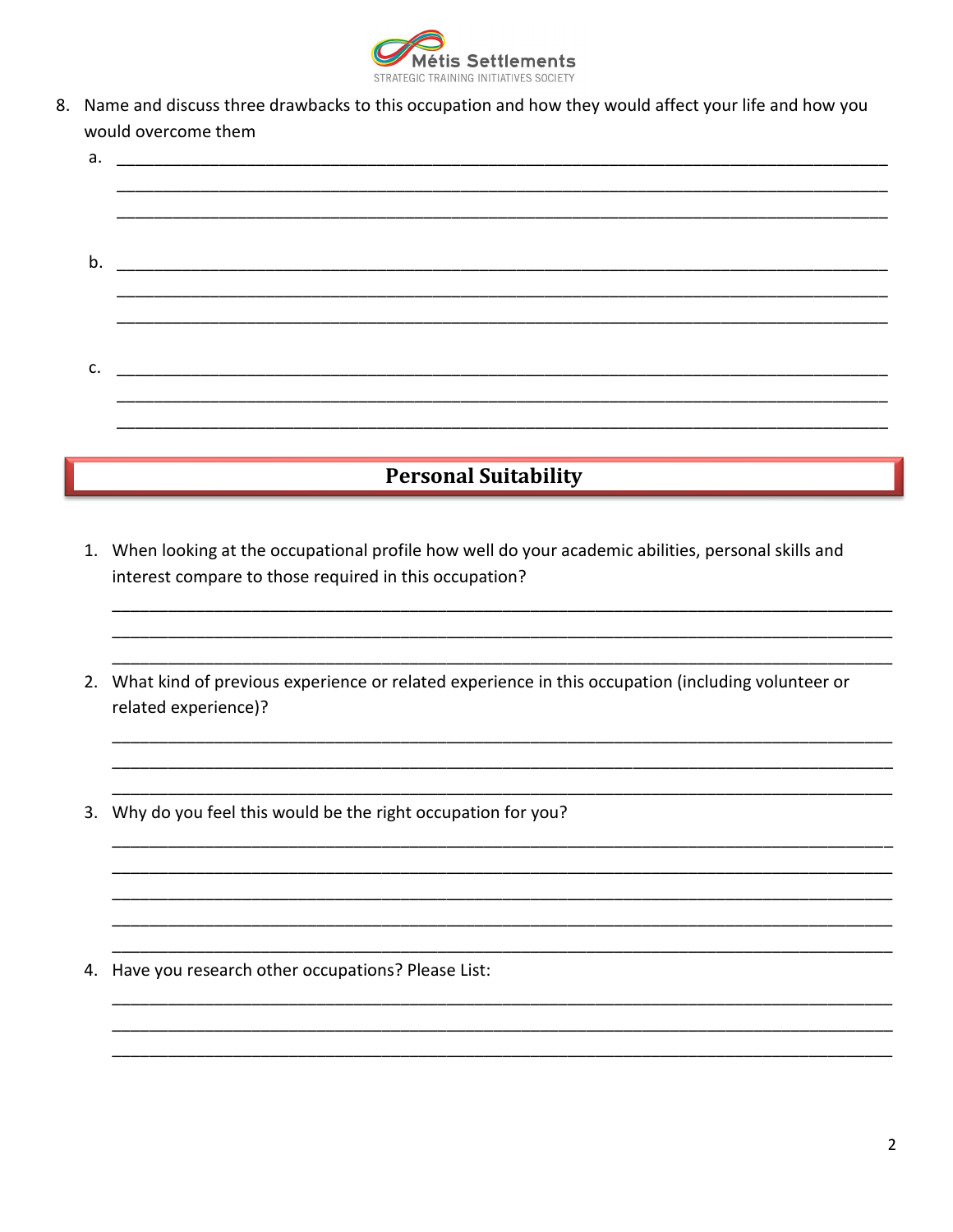

### **Labour Market Demand**

\_\_\_\_\_\_\_\_\_\_\_\_\_\_\_\_\_\_\_\_\_\_\_\_\_\_\_\_\_\_\_\_\_\_\_\_\_\_\_\_\_\_\_\_\_\_\_\_\_\_\_\_\_\_\_\_\_\_\_\_\_\_\_\_\_\_\_\_\_\_\_\_\_\_\_\_\_\_\_\_\_\_\_\_\_\_\_ \_\_\_\_\_\_\_\_\_\_\_\_\_\_\_\_\_\_\_\_\_\_\_\_\_\_\_\_\_\_\_\_\_\_\_\_\_\_\_\_\_\_\_\_\_\_\_\_\_\_\_\_\_\_\_\_\_\_\_\_\_\_\_\_\_\_\_\_\_\_\_\_\_\_\_\_\_\_\_\_\_\_\_\_\_\_\_ \_\_\_\_\_\_\_\_\_\_\_\_\_\_\_\_\_\_\_\_\_\_\_\_\_\_\_\_\_\_\_\_\_\_\_\_\_\_\_\_\_\_\_\_\_\_\_\_\_\_\_\_\_\_\_\_\_\_\_\_\_\_\_\_\_\_\_\_\_\_\_\_\_\_\_\_\_\_\_\_\_\_\_\_\_\_\_

- 1. What factors will impact the demand for this occupation in the next few years?
- 2. List three postings for this occupation
	- a. How many were in commuting distance of your current residence?
	- b. Would you be willing to relocate for these opportunities?\_\_\_\_\_\_\_\_\_\_\_\_\_\_\_\_\_\_\_\_\_\_\_\_\_\_\_\_\_\_\_\_\_\_

| <b>Employer</b> | <b>Source</b> | <b>Date</b> | <b>Requirements</b> | <b>Position</b> | <b>Wage</b> | <b>Location</b> |
|-----------------|---------------|-------------|---------------------|-----------------|-------------|-----------------|
|                 |               |             |                     |                 |             |                 |
|                 |               |             |                     |                 |             |                 |
|                 |               |             |                     |                 |             |                 |
|                 |               |             |                     |                 |             |                 |
|                 |               |             |                     |                 |             |                 |
|                 |               |             |                     |                 |             |                 |
|                 |               |             |                     |                 |             |                 |

## **Educational Research**

In seeking financial support from the MSSTI, cost-effectiveness is an important consideration as well as the Industry recognition of the training you will be receiving.

Resources required: Occupational Profile, http//www.alis.gov.ab.ca/education;

1. Review the occupational profile and list educational institutions that offer training for this occupation.

|   | <b>Educational Institution</b> | location | Program | <b>Duration</b> | Cost |
|---|--------------------------------|----------|---------|-----------------|------|
|   |                                |          |         |                 |      |
| 7 |                                |          |         |                 |      |
| 3 |                                |          |         |                 |      |
| Δ |                                |          |         |                 |      |
| 5 |                                |          |         |                 |      |